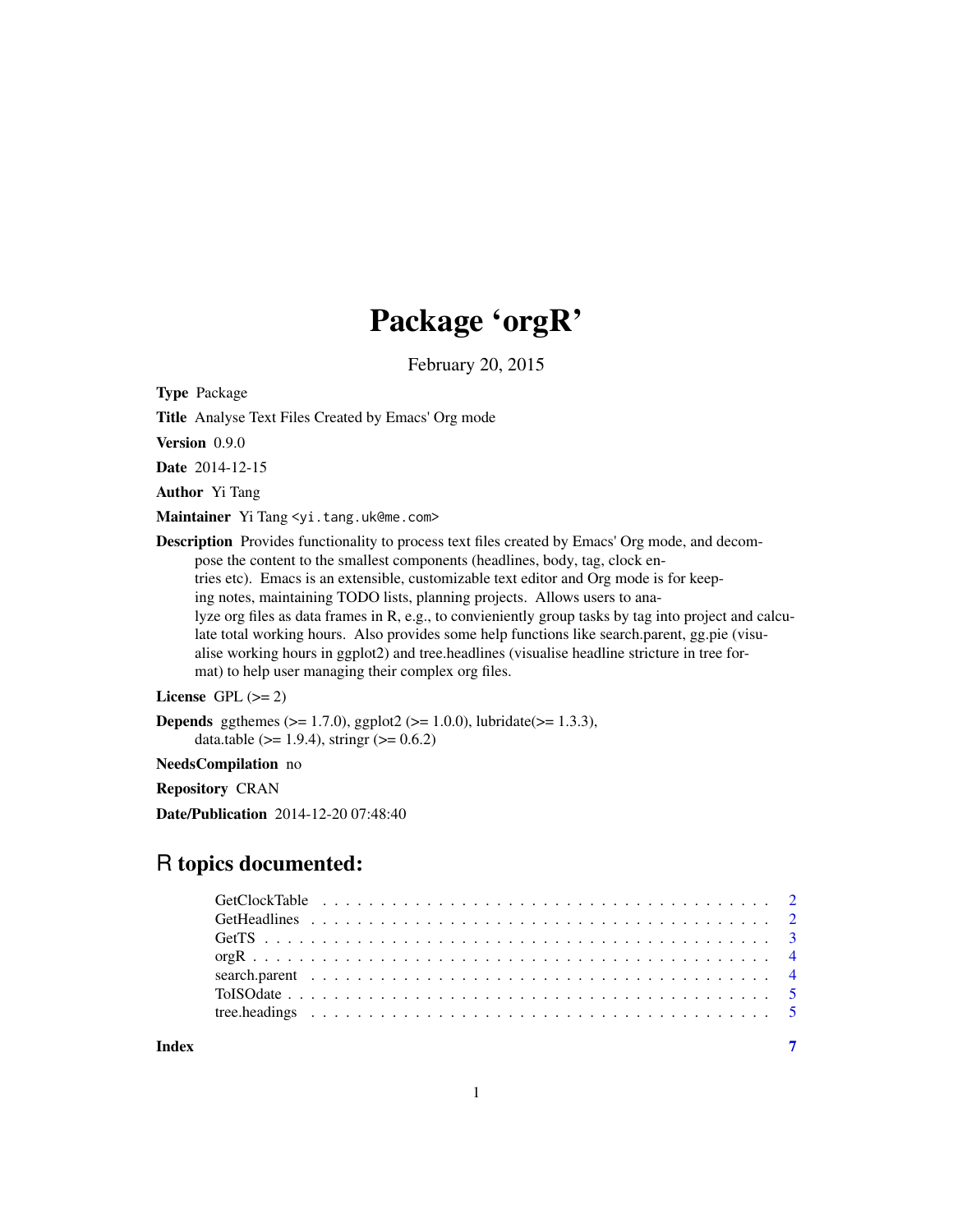<span id="page-1-0"></span>GetClockTable *clock.table*

#### Description

Parse org file

#### Usage

GetClockTable(org.file = "~/tmp.org")

## Arguments

org.file a org file

# Details

scan a org file and return the headlines and associated clock entries

#### Value

a data.table

#### Author(s)

Yi Tang

GetHeadlines *Headlines*

#### Description

org headlines

# Usage

GetHeadlines(org.file = "~/tmp.org")

## Arguments

org.file a file path point to a .org file

#### Details

A function to parse org files, will return headlines and associated attributes, including tag, clock entries, shedules, deadlines, closed date, todo states,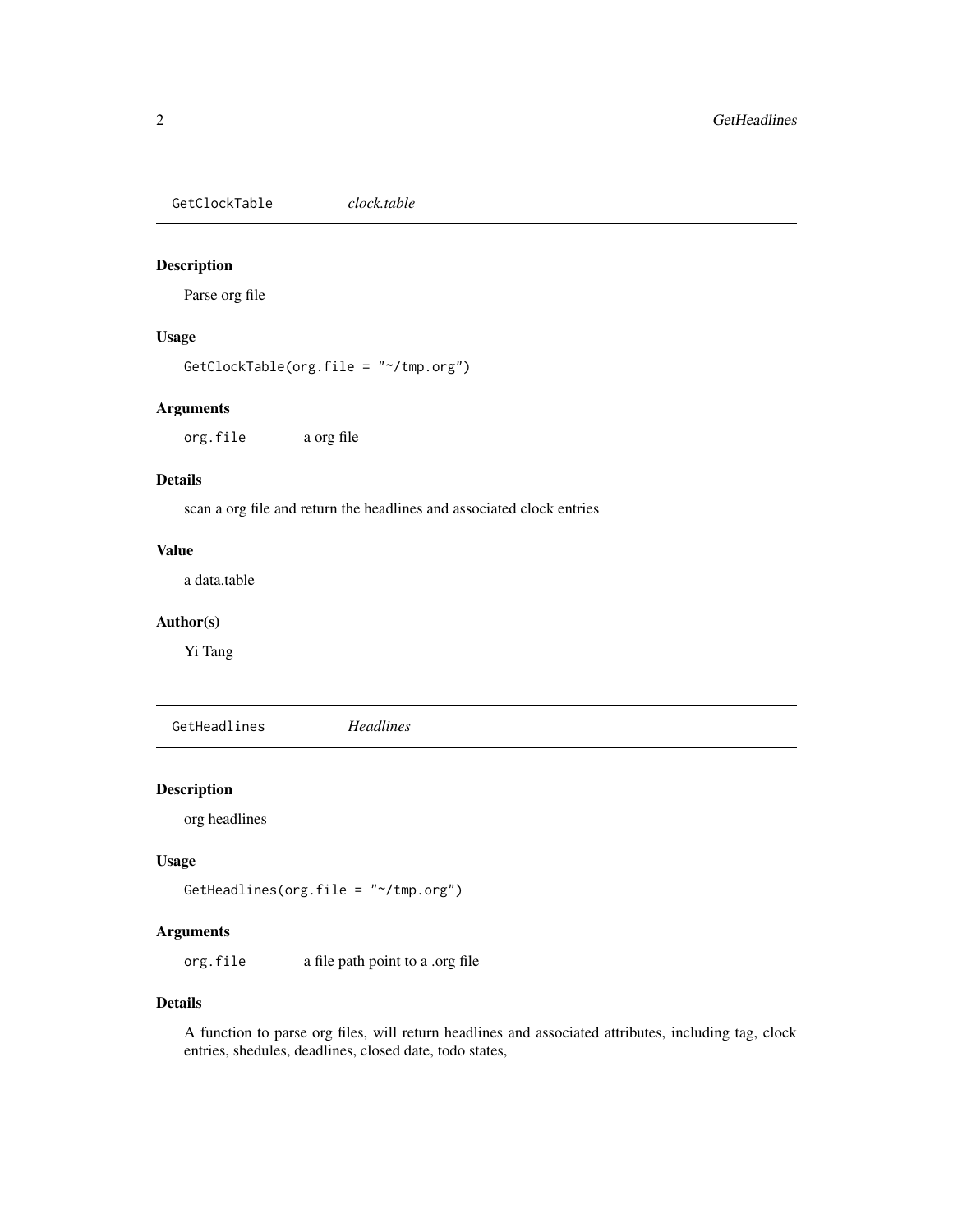#### <span id="page-2-0"></span>GetTS 3

# Value

a table of headlines and attributes

# Author(s)

Yi Tang

GetTS *function*

# Description

ad descrition

# Usage

GetTS(str = "a", ts.format = c("<%Y-%m-%d %a>", "<%Y-%m-%d %a %H:%M>"))

# Arguments

| str       | content of a .org file                                                                              |
|-----------|-----------------------------------------------------------------------------------------------------|
| ts.format | format of time stamps used in the .org file. It is equivalent to org-time-stamp-formats<br>in Emacs |

# Details

lalla details

## Value

a

# Author(s)

yitang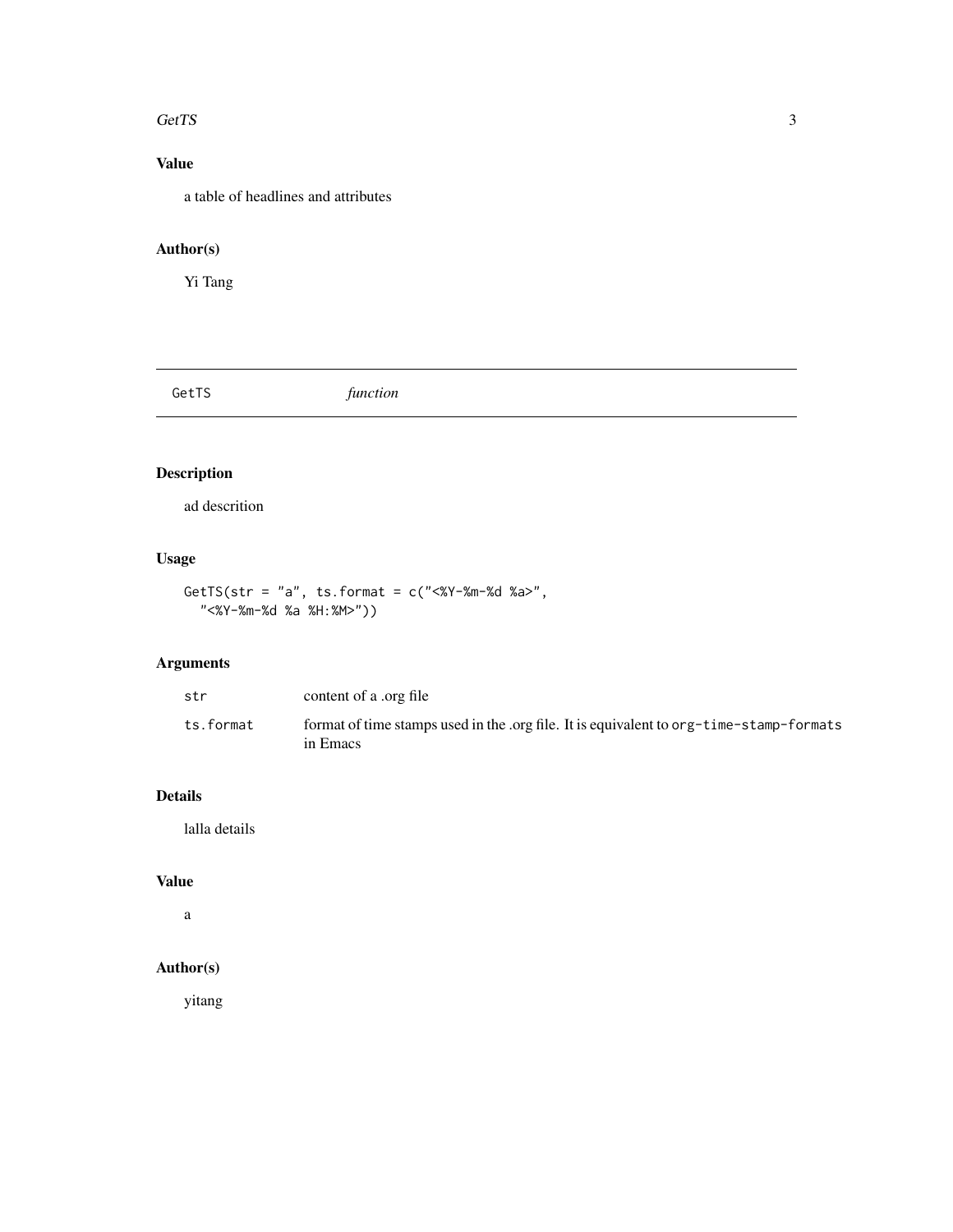<span id="page-3-0"></span>orgR *orgR*

# Description

orgR

# Details

a package to process org file

# Author(s)

yitang

search.parent *search.parent*

# Description

Search for parent headlines

# Usage

search.parent(head.info, heading.id)

# Arguments

| head.info  | a head table from GetHeadlings |
|------------|--------------------------------|
| heading.id | a unique id from head.info     |

#### Details

Given a headlines table and headline id, it will return the parent headlines.

# Value

a data.table

## Author(s)

Yi Tang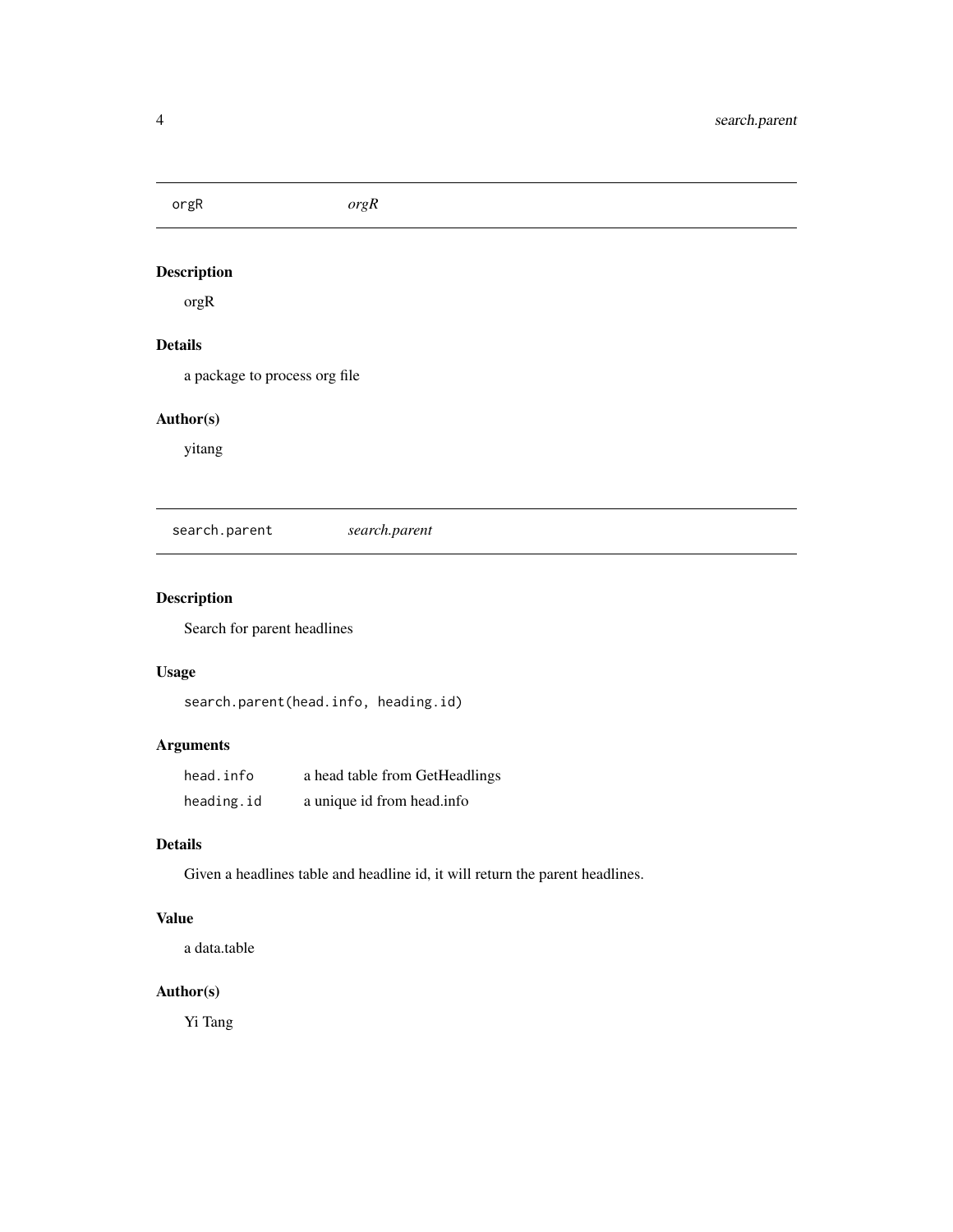<span id="page-4-0"></span>

## Description

Parse clock entry to ISO date

#### Usage

ToISOdate(clock.entries)

# Arguments

clock.entries a standard clock entry from org-mode

# Value

POXICt object

#### Author(s)

Yi Tang

## Examples

```
str <- c("CLOCK: [2014-11-26 Wed 09:36]--[2014-11-26 Wed 10:04] => 0:28",
         "CLOCK: [2014-12-04 Thu 15:24]--[2014-12-04 Thu 16:25] => 1:01")
ToISOdate(str)
```
tree.headings *org-headings-tree*

## Description

Visualise org-mode headings

# Usage

```
tree.headings(head.info, output = "screen", plantuml = TRUE)
```
#### Arguments

| head.info | a data.tabl returned by GetHeadlines()                         |
|-----------|----------------------------------------------------------------|
| output    | file to save the results, default setting is to print to scree |
| plantuml  | TRUE/FALSE, for plantuml program?                              |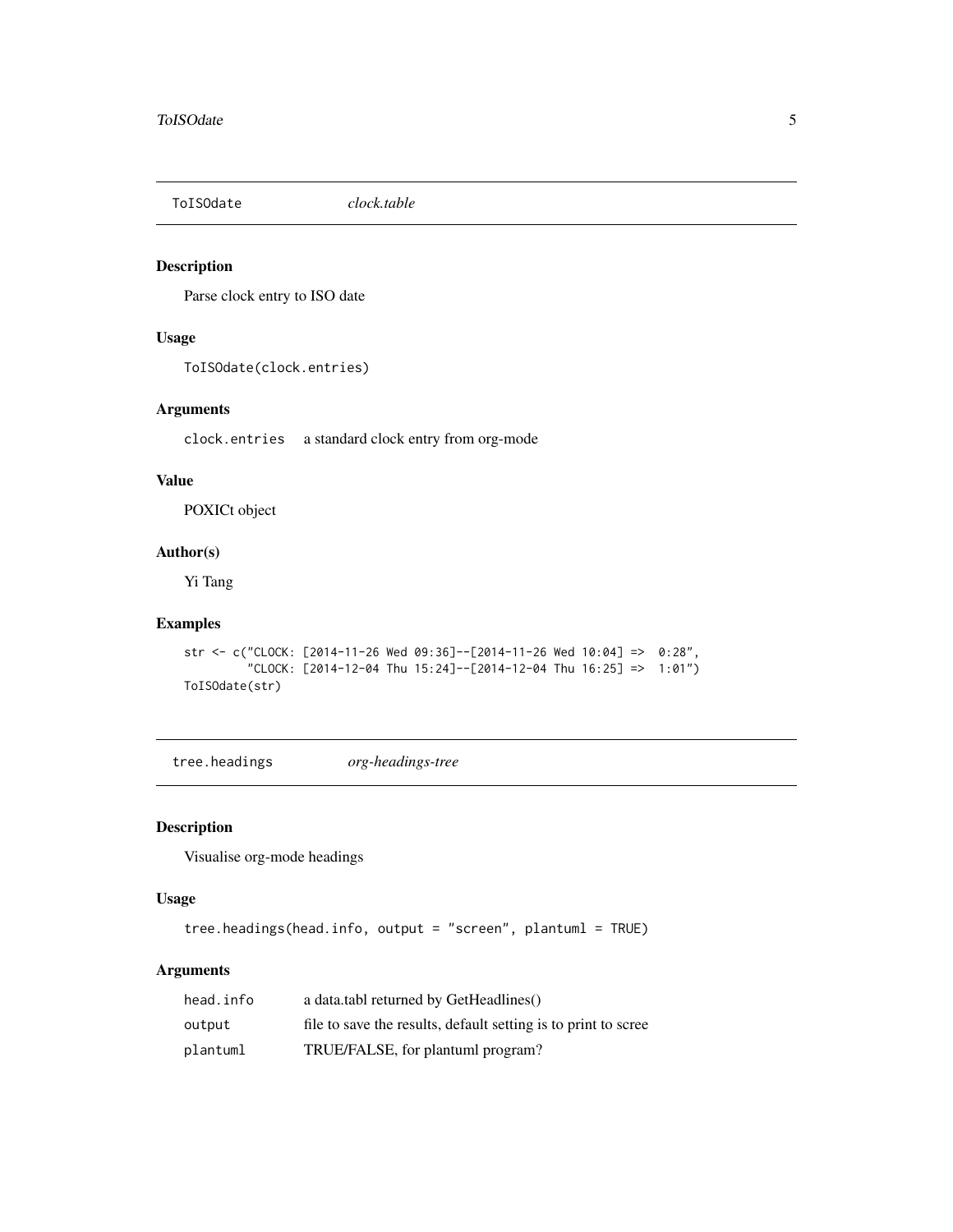# Details

tree structure of org headlines

# Value

a string that can be used in plantuml program

# Author(s)

Yi Tang